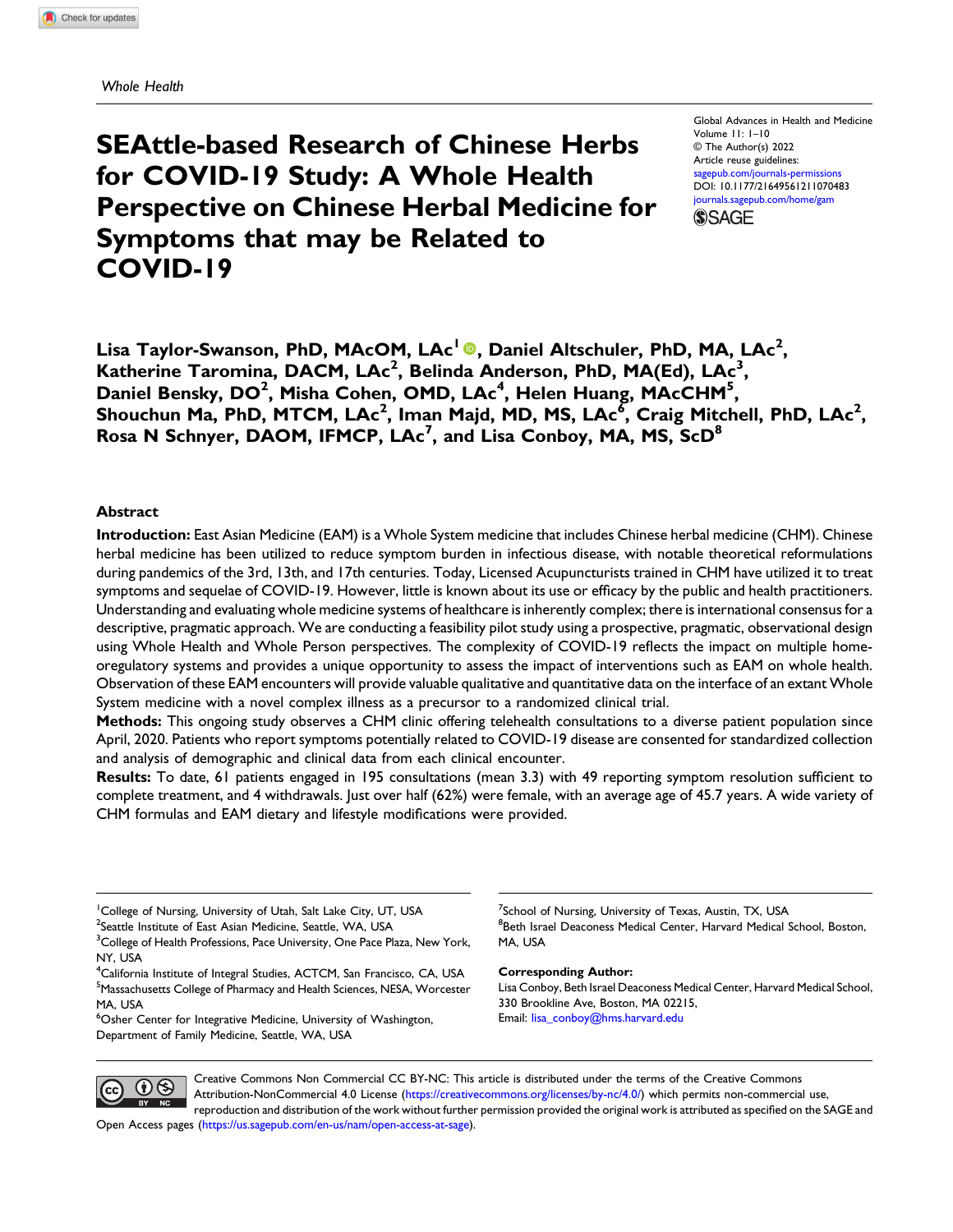Discussion: Adequate recruitment and retention suggest feasibility of the intervention and data collection. The rich dataset may facilitate the construction of Whole Health models of CHM's clinical impact, as well as integrative inquiry into CHM's effects on symptoms.

#### Keywords

Chinese herbal medicine, COVID-19, long haul COVID, post-acute COVID-19 Syndrome, pragmatic, telehealth, whole health

Received August 19, 2021. Accepted for publication December 14, 2021

## Introduction

East Asian medicine (EAM) is a whole system of medicine that utilizes multiple therapeutic interventions (e.g., acupuncture, Chinese herbal medicine [CHM], individualized dietary and lifestyle self-care advice, gua sha, tui na, and moxibustion, exercise, among others). In the United States, EAM is practiced by Licensed Acupuncturists (LAc.), while the practice of CHM is restricted to those with specialized herbal medicine training.<sup>[1](#page-8-0)</sup> East Asian medicine system therapies such as CHM and acupuncture are used to address a wide variety of symptoms, reflecting interrelated effects on neurological, endocrine, digestive, circulatory, muscular, and immune function; they are also used for wellness, health promotion, and disease prevention.<sup>2-[6](#page-8-2)</sup>

Whole Systems Research<sup>[7](#page-8-3)</sup> is a phenomenological approach introduced early in the 21st century, diverging from the related concept of Complex Interventions Research.<sup>[8](#page-8-4)</sup> Whole Systems of medicine such as EAM, Ayurveda, European herbal medicine, and naturopathy may be studied as complex interventions within biomedical health care, $9$  but themselves apply a discrete body of knowledge and/or practice to the patient's goals of mental and physical health restoration, and do not necessarily require mediation by biomedical concepts. In studying whole systems, a pragmatic approach is indicated when evidence "further up the evidence pyramid" does not yet exist. In particular, a pragmatic design with dense measurement including the longitudinal collection of biopsychosocial data provides an opportunity to identify quantitative clinically important outcomes—that may occur in real-world treatment but be lost through protocolization for research.<sup>10</sup>

The EAM diagnosis and treatment of disease utilizes a whole systems health perspective by examining signs and symptoms across systems to culminate in a differential diag-nosis encompassing the patient's overall presentation.<sup>[11](#page-8-7)</sup> The CHM therapeutic intervention is characterized by the use of several herbal ingredients to comprise an herbal formula.<sup>12</sup> The individualized CHM formula generally comprises a guideline or core formula, indicated by the patient's presentation and resulting EAM differential diagnosis; the core formula may be modified by addition or subtraction of single herbs to address additional pathomechanisms or symptoms, or to prevent side effects.<sup>13,[14](#page-8-10)</sup> Core formula indications typically include a cluster of physical and psychoemotional symptoms along with

characteristic palpatory and observational findings including pulse speed and strength and tongue shape, color, and coating. Disease onset and course over time are also considered.<sup>13</sup>

For example, the CHM formula Xiao Chai Hu Tang (Minor Bupleurum Decoction) may be used with chronic or subacute symptoms such as a dry throat, bitter taste in the mouth, mild dizziness or vertigo, digestive upset, restlessness, and/or depressed mood. It is most characteristically administered during infectious disease with alternating fever and chills, or a prolonged or relapsing/remitting infectious disease course.<sup>[15](#page-8-11)</sup> Basic research on the formula has suggested antidepressive,  $^{16}$  $^{16}$  $^{16}$  hepatoprotective<sup>[17](#page-8-13)</sup> and anti-tumor<sup>[18](#page-8-14)</sup> effects, reduction of chemotherapy-induced diarrhea,<sup>[19](#page-8-15)</sup> and inhibition of multiple viruses including Hepatitis B and  $C<sub>1</sub><sup>20</sup>$  $C<sub>1</sub><sup>20</sup>$  $C<sub>1</sub><sup>20</sup>$  rhinovirus, Epstein-Barr, and Influenza  $A<sup>21</sup>$  $A<sup>21</sup>$  $A<sup>21</sup>$  Chai Hu (Bupleurum), the formula's main ingredient, is widely used for antifebrile and immunomodulatory properties in Chinese poultry produc-tion.<sup>[22](#page-8-18)</sup> The formula's broad range of contemporary usage and apparent antiviral activity reflect both the promise and the challenge of translational research in CHM: it has been proposed as one of the formulas potentially useful for immunomodulation and symptom management in COVID-19 patients,<sup>[21](#page-8-17)</sup> but conventional research designs to date have not provided compelling evidence of its clinical efficacy in a biomedically defined population. $23$ 

Chinese herbal medicine formulas such as Xiao Chai Hu Tang have been used to treat bacterial and viral infections for millennia.<sup>24</sup> Throughout human history, epidemics and plagues have swept through civilizations and affected every level of society with resulting shifts in political policies, scientific ideas, and group and personal religious beliefs.<sup>[25](#page-8-21)</sup> Systems of medical knowledge, clinical, and practical, can grow during these times in response to the perturbation of a new epidemic context. In Chinese history, previous generations' medical theories and treatments were renegotiated and repurposed, even as completely new systems were developed. $26,27$  $26,27$  Famously, epidemics spawned three of the most influential and highly effective medical systems. These are the Shanghan Lun by Zhang Zhong-Jing in the 3–4th century CE, the Spleen-Stomach school of Li Dong-yuan in the 13th century, and the Warm Disease school led by Wu You-ke, Ye Tian-shi, and Wu Ju-tong of the 17th and 18th centuries, respectively.<sup>[26](#page-8-22)</sup> Each of these physicians wrote treatises offering new styles of thought and new herbal remedies, while conserving elements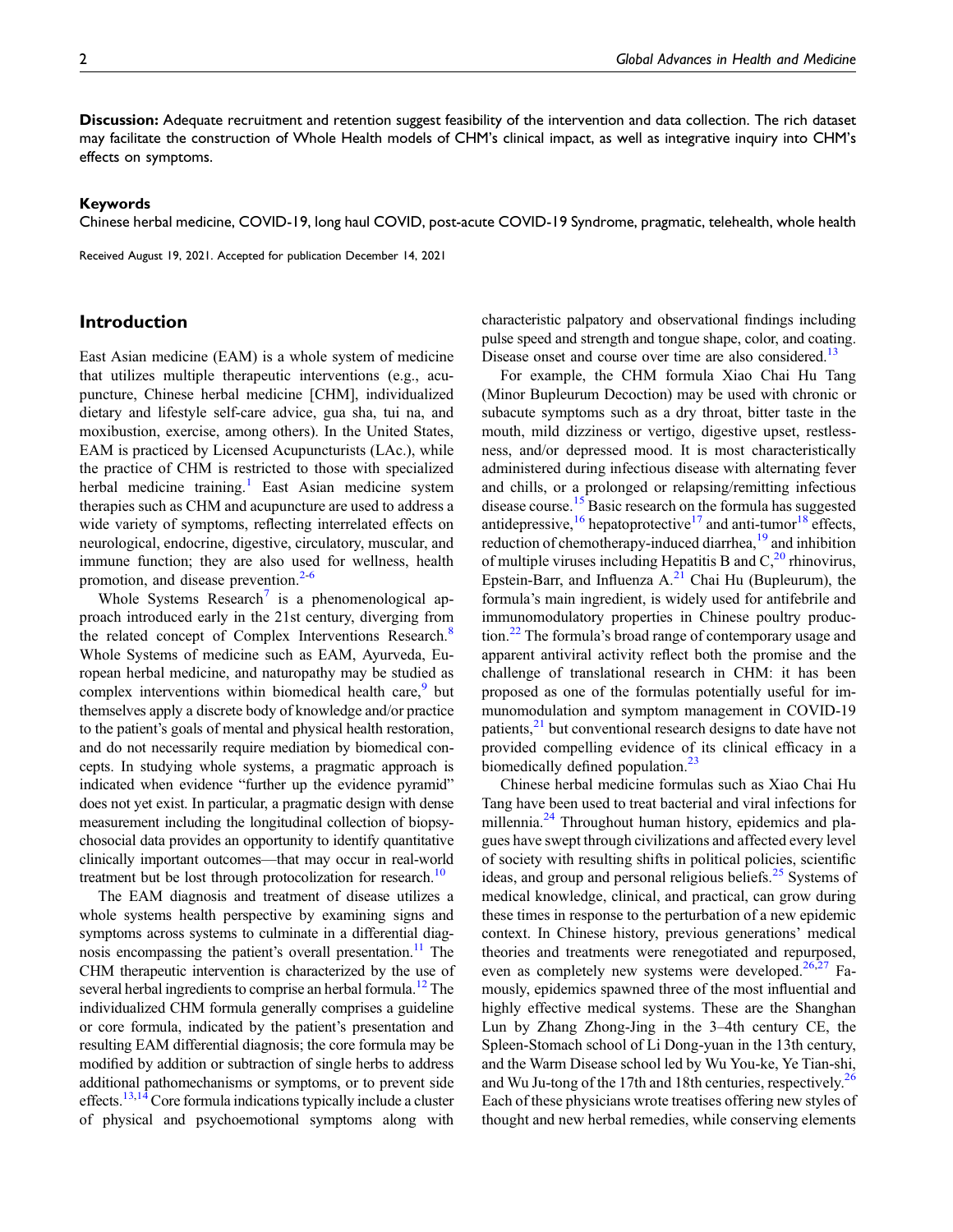of existing systems and methods. These herbal traditions remain in use today, in clinics worldwide.

Prospective Whole Systems research on CHM in the United States faces considerable logistical challenges. When a natural substance is proposed for use as a drug in a clinical trial, an Investigational New Drug (IND) application is filed with the FDA. While the application<sup>[28](#page-8-24)</sup> may not be onerous for a single compound in a conventional study, the number required for clinically appropriate individualized CHM treatment could be prohibitive if not carefully prepared. However, descriptive work, such as collecting information from patient charts, whether retrospective or prospective, can be conducted with oversight from an Institutional Review Board (IRB).

Our study team is conducting such a descriptive chart review of CHM treatment provided via telehealth for symptoms that may be related to COVID-19 via an EAM school located in the Pacific Northwest (Seattle Institute of EAM). Licensed acupuncturists with extensive experience writing individualized CHM prescriptions see patients via telehealth. Practitioners are able to use and modify any standard formula in Chinese medicine, as they would in regular clinical practice. Reliable tests for the Severe acute respiratory syndrome coronavirus 2 virus (SARS-CoV-2) were unavailable in this area early in the pandemic, and so we provided care to those whose symptoms resembled the Centers for Disease Control and Prevention (CDC) COVID-19 disease symptom list—which was changing weekly at the time—whether or not they had a positive test. We decided to collect observational, pragmatic data since an evidence basis for clinical impacts of CHM during pandemic viral outbreaks such as the novel coronavirus had not been established. Further, randomization to CHM plus usual care or usual care alone would be premature as foundational safety evidence is lacking, and thus unethical. It is for these reasons that the present study is pragmatic and observational in design. It is hoped that our work can inform the study design of future CHM efficacy research.

This study was designed specifically with Whole Health principles in mind.<sup>[29](#page-8-25)</sup> The Whole Health model emphasizes a personalized and proactive approach to healthcare that

| Table 1. Study Timeline. |  |  |  |  |
|--------------------------|--|--|--|--|
|--------------------------|--|--|--|--|

this paper is to provide an overview of the SEAttle-based Research of Chinese Herbs for Symptoms Possibly Related to COVID-19 (SEARCH) study with particular emphasis on Whole Health design principles and to provide some preliminary Whole Person outcomes. **Methods** Study design and setting This single-site prospective, observational, pragmatic study

investigates online telehealth encounters administered through the community clinic of the Seattle Institute of East Asian Medicine (SIEAM). The study began during the early months of the coronavirus disease 2019 (COVID-19) pandemic in the Pacific Northwest region of the United States and is ongoing. All enrolled participants are observed and followed up at regular intervals during their treatment course (see [Table 1](#page-2-0)). Study review and oversight are provided by SIEAM's IRB (approved 04-04-20). The study was subsequently approved as exempt from review, due to no more than minimal risk, by the IRB of the University of Utah (IRB 0013148). We submitted our protocol to the FDA as a precautionary measure. The study Research Electronic Data Capture (REDCap) is hosted by the University of Utah. The study was registered on May 8, 2020, in the [ClinicalTrials.](http://ClinicalTrials.gov) [gov](http://ClinicalTrials.gov) registry (Identifier: NCT04380870).

empowers people to engage in self-care to improve their physical, mental, and emotional health during the pandemic. Participants were given individualized lifestyle, dietary, and self-care advice. The study was also designed with a Whole Person<sup>[30](#page-8-26)</sup> perspective, and biopsychosocial data were collected across multiple body systems. In keeping with recent messaging from National Center for Complementary and Integrative Health (NCCIH), a whole person health perspective keeps an entire person in view or in mind—not focused solely on separate organs or body systems. This Whole Person Health viewpoint encourages the consideration of biological, behavioral, social, and environmental levels of intervention with the goals of promoting health and resilience while preventing diseases. $30$  The purpose of

|                      | Day<br>1 | Day<br>2 | Day<br>3 | Day<br>4-6 | Day<br>7 | Day<br>$8 - 13$ | Day<br>14 | Day<br>90 | Day<br>180 | Day<br>365 |
|----------------------|----------|----------|----------|------------|----------|-----------------|-----------|-----------|------------|------------|
| Screening            | X        |          |          |            |          |                 |           |           |            |            |
| Initial consult      | X        |          |          |            |          |                 |           |           |            |            |
| Follow up            |          | X        | X        | <b>PRN</b> |          | <b>PRN</b>      |           |           |            |            |
| consult              |          |          |          |            |          |                 |           |           |            |            |
| <b>Patient Check</b> |          |          |          |            | X        |                 | X         |           |            |            |
| in                   |          |          |          |            |          |                 |           |           |            |            |
| Follow up            |          |          |          |            |          |                 |           | X         | X          | X          |
| questionnaires       |          |          |          |            |          |                 |           |           |            |            |

<span id="page-2-0"></span>Note.  $PRN =$  when necessary.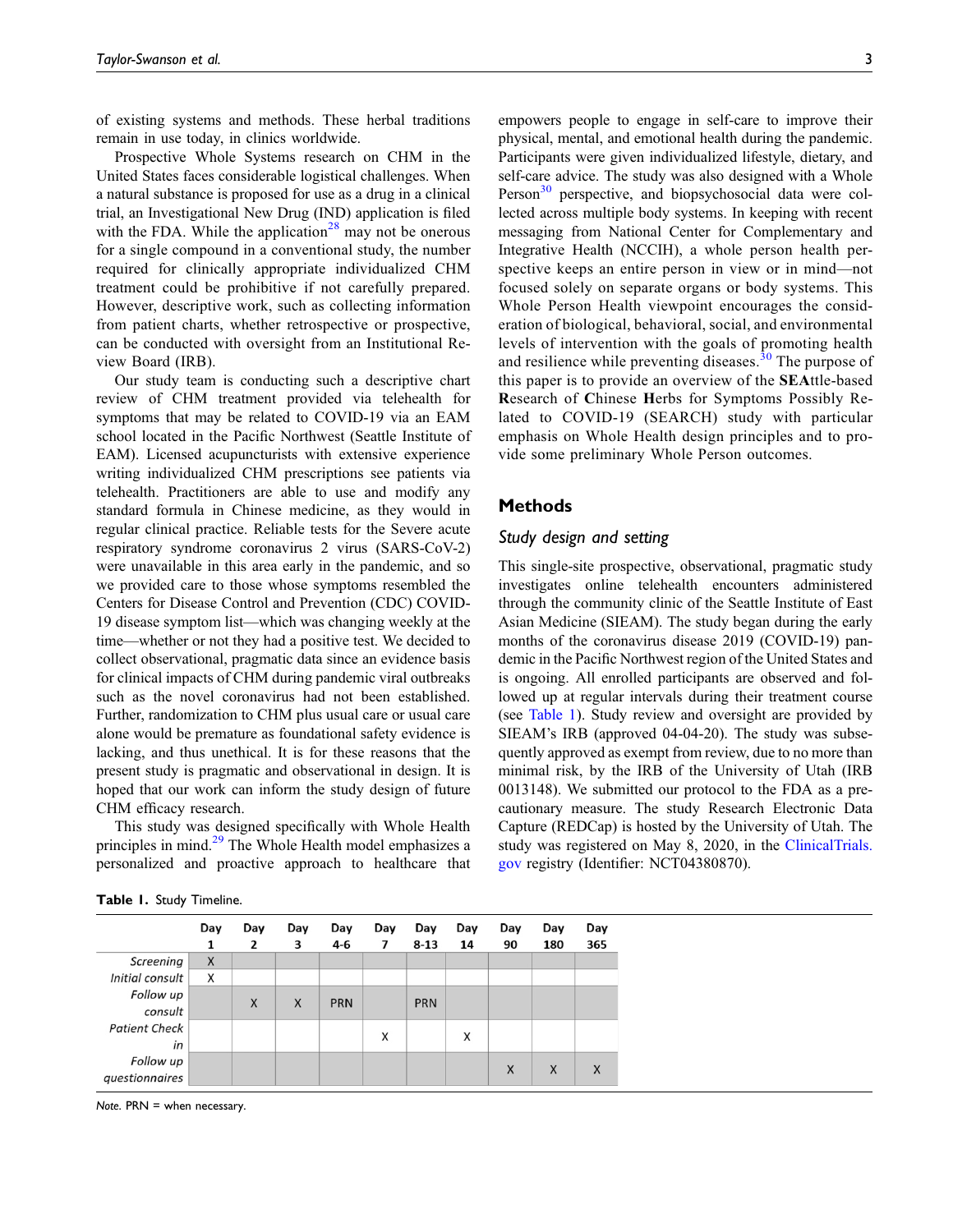## **Participants**

All eligible participants are outpatients under the care of a biomedical primary care provider (PCP) who have experienced one or more symptoms identified in the CDC COVID-19 guidelines available at the time of enrollment, and who have tested positive for SARS-CoV-2 or are suspected of having COVID-19 disease. Participants have been consented to and enrolled in this ongoing study since May 2020. We are conducting the study according to the principles expressed in the Declaration of Helsinki.<sup>31</sup> Written informed consent was obtained from the participants after being informed of all aspects relevant to the participant's decision to participate. Individual participants remain anonymous during and after data collection.

Inclusion criteria were: Patients presenting for care to SIEAM's clinic who in the last 28 days have experienced 1 or more of the possible COVID-19 symptoms identified in the most current CDC guidelines; these changed over the course of the study but included: Fever or chills, non-productive cough, dyspnea, myalgia, fatigue, headache, nausea or vomiting, diarrhea, new loss of taste or smell, sore throat, congestion or runny nose, normal or decreased leukocyte counts, and pneumonia; patients not exhibiting these symptoms but at a high risk of exposure are also eligible; patients must be 18 or more years old, and under the care of a PCP.

Exclusion criteria are: use of anticoagulants, immunosuppressants, antiseizure medications, or antipsychotic medications; active cancer treatment; medications with potential interaction with herbal medicine; unable to engage in telehealth consultations for any reason; pregnant; breastfeeding; unable to communicate in English; have an open legal case about their health; and at the discretion of the practitioner or screener for reasons related to safety concerns for the individual.

## **Treatment**

All CHM consultations are delivered online via telehealth by LAcs with extensive experience in CHM. Patients are followed through the natural course of their EAM consultation sessions and treatment. LAcs determine CHM formula recommendations, which generally consisted of a guideline core formula with addition or subtraction of single herbs, according to the patient's presentation and resulting EAM syndrome diagnosis. Chinese herbal medicine is dispensed in three possible forms including pills, loose herbs which are cooked and decocted into a tea, or granules that are added to hot water and consumed as a tea. Selection of herb form is made by the patient, with LAc advice, according to their needs and living circumstances. We dispense CHM from the school and employ no-contact herb pick up and/or delivery by mail to ensure participant safety.

Participants are enrolled at a first screening appointment to gather baseline information and check inclusion and exclusion criteria. The initial consult is then scheduled for the same or subsequent day. Telehealth visits last up to 30 minutes,

during which the LAc consults with the participant regarding their symptoms, inspects their tongue (surface and underneath), and determines the patient's EAM differential diagnosis and CHM formula recommendation, as well as consulting the patient on what form, and mode of delivery or pickup best suits their situation. In keeping with a Whole Health perspective of patient empowerment, individualized lifestyle advice was provided to each patient during the telehealth visit. Advice included suggestions of what to eat and avoid eating, type and duration of physical activity, how long to rest, and at what frequency to take their CHM and the dosage. Finally, before the CHM formula is filled, a simultaneous cross-reference of drug/herb interactions is conducted using the TRC Natural Medicines Database<sup>[32](#page-8-28)</sup> at each CHM consultation.

LAcs determine the frequency and interval of CHM consults according to each participant's presentation. Between consults, each participant is followed up by email or phone at a standardized 24 and 48 hours after each consult, and then at 3, 6, and 12 months after baseline [\(Table 1\)](#page-2-0). Participants were encouraged to consult with their PCP as needed at their own discretion, while the protocol also allows for the participants with concerning symptoms to be referred back to their PCP or emergency care at LAc discretion.

## Data collection and storage

Our study team met several times each week in February and March 2020 to come to a consensus on what data fields would be collected from the patient charts. We aimed to include data that would be informative for EAM practitioners, medical providers, nurse practitioners, and health professionals, as well as health scientists. The chosen fields include biological data (e.g., blood test results) and participants' psychological, cognitive, and social reports. We also collect signs and symptoms from a EAM point of view, and the clinician's self-reported diagnostic reasoning. Data from these chosen fields are entered into a REDCap database designed for this study. SIEAM graduate students were trained to cull the participant's charts for the necessary data and enter it into REDCap. In addition, students involved in the study meet regularly with SIEAM scientists overseeing data collection to discuss challenges and work out solutions.

## **Outcomes**

Outcomes are categorized as quantitative and qualitative. Quantitative outcomes are the number of participants enrolled biweekly, exposure status, comorbidities, change in symptom severity, concurrent medications, frequency of CHM differential diagnosis, frequency of base formula used, adverse events, and patient acceptability. Qualitative outcomes are emergent themes from the analysis of clinical reasoning text. This paper reports intermediate data on key outcomes related to the Whole Health and Whole Person paradigm outcome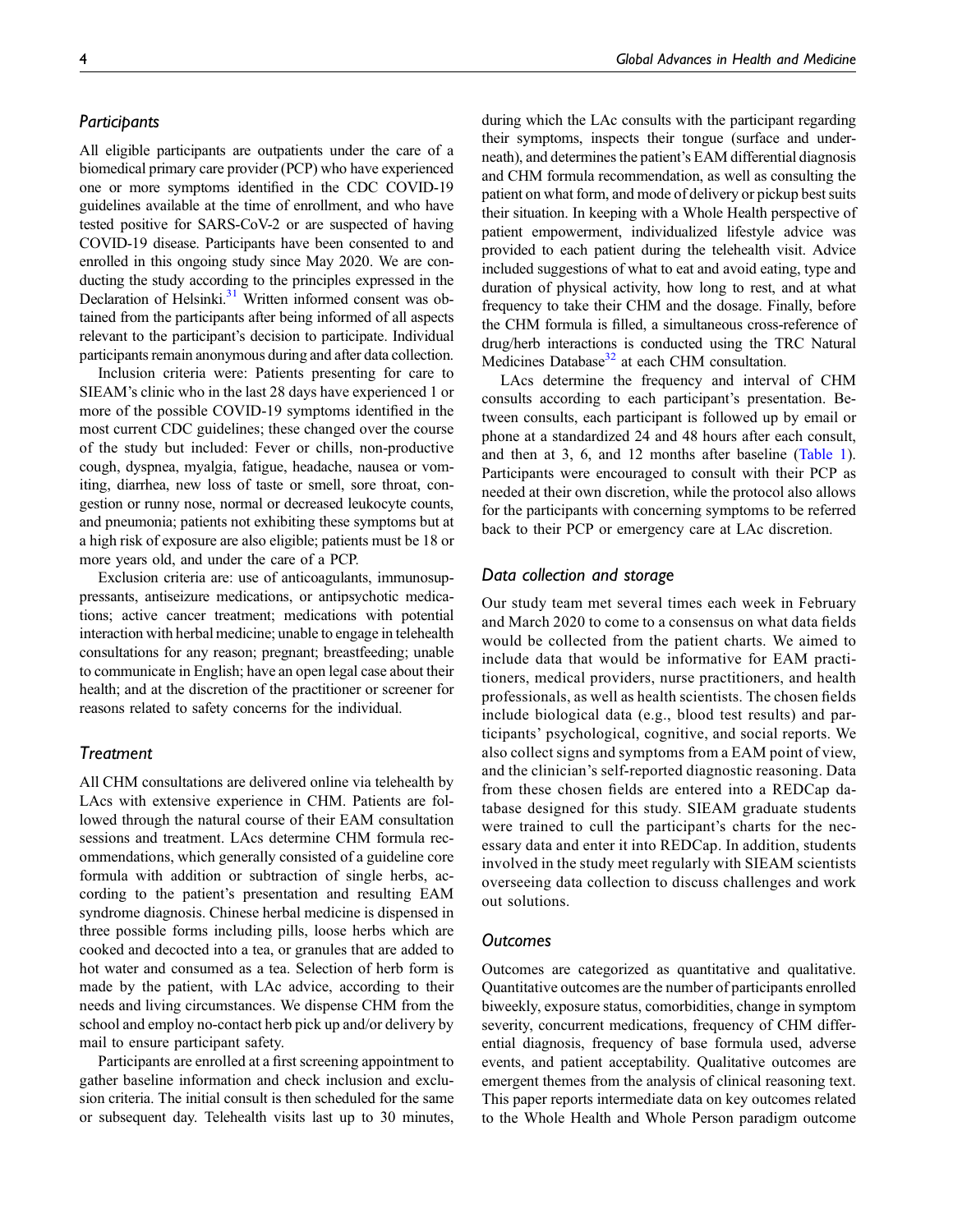approach. Several forthcoming manuscripts will report on all quantitative and qualitative outcomes.

## Investigational new drug applications (IND)

Concurrent with our work outlined above, we are gathering documentation to support a regulatory filing with the Food and Drug Administration (FDA). This documentation is a necessary next step to conducting future prospective controlled research in CHM, and we are following the successful model used by other researchers.<sup>[33](#page-8-29)</sup> We first received from our expert herbalist collaborators at SIEAM a list of the 60 most necessary single herbs to reduce symptom burden associated with COVID-19; these single herbs are also the constituents of the main guideline formulas used. Next, we developed a

database to place herb information into the required categories: pharmacology, toxicology, interactions with biomedical drugs, and previous human research. With help from advanced pharmacy students, we searched HerbMed Pro, Natural Medicine, PubMed, Chinese Traditional Herb Database, and the textbooks Chinese Herbal Medicine: Materia *Medica*<sup>[34](#page-8-30)</sup> and *Formulas* & *Strategies*.<sup>[15](#page-8-11)</sup> During the research, systematic reviews and meta-analysis resources were primarily considered. The primary targets included COVID-, viral infection-, and influenza-related articles as well.

## **Results**

At the time of publication, we have consented 61 subjects and entered data from 57 of these into the REDCap database.

<span id="page-4-0"></span>Table 2. Study Demographics.

| Demographics | Details ( $n = 57$ )                                     |
|--------------|----------------------------------------------------------|
| Sex          | Female = $35$ (62%); Male = $22$ (38%)                   |
| Age          | Average = $45.73$ years (Range $25-69$ )                 |
| Race         | Caucasian $=$ 33                                         |
|              | Native American/Alaska Native = 1                        |
|              | Hispanic $=$ 1                                           |
|              | Black or African-American $= 1$                          |
|              | Unknown $= 21$                                           |
| Ethnicity    | Non-Hispanic $=$ 30                                      |
|              | Hispanic $= 5$                                           |
|              | Not disclosed $= 22$                                     |
| Treatments   | Total = 195 Average = $3.31$ per participant Range (1-9) |
| Long Hauler  | $N = 10$                                                 |



<span id="page-4-1"></span>Figure 1. Primary and secondary complaints at baseline.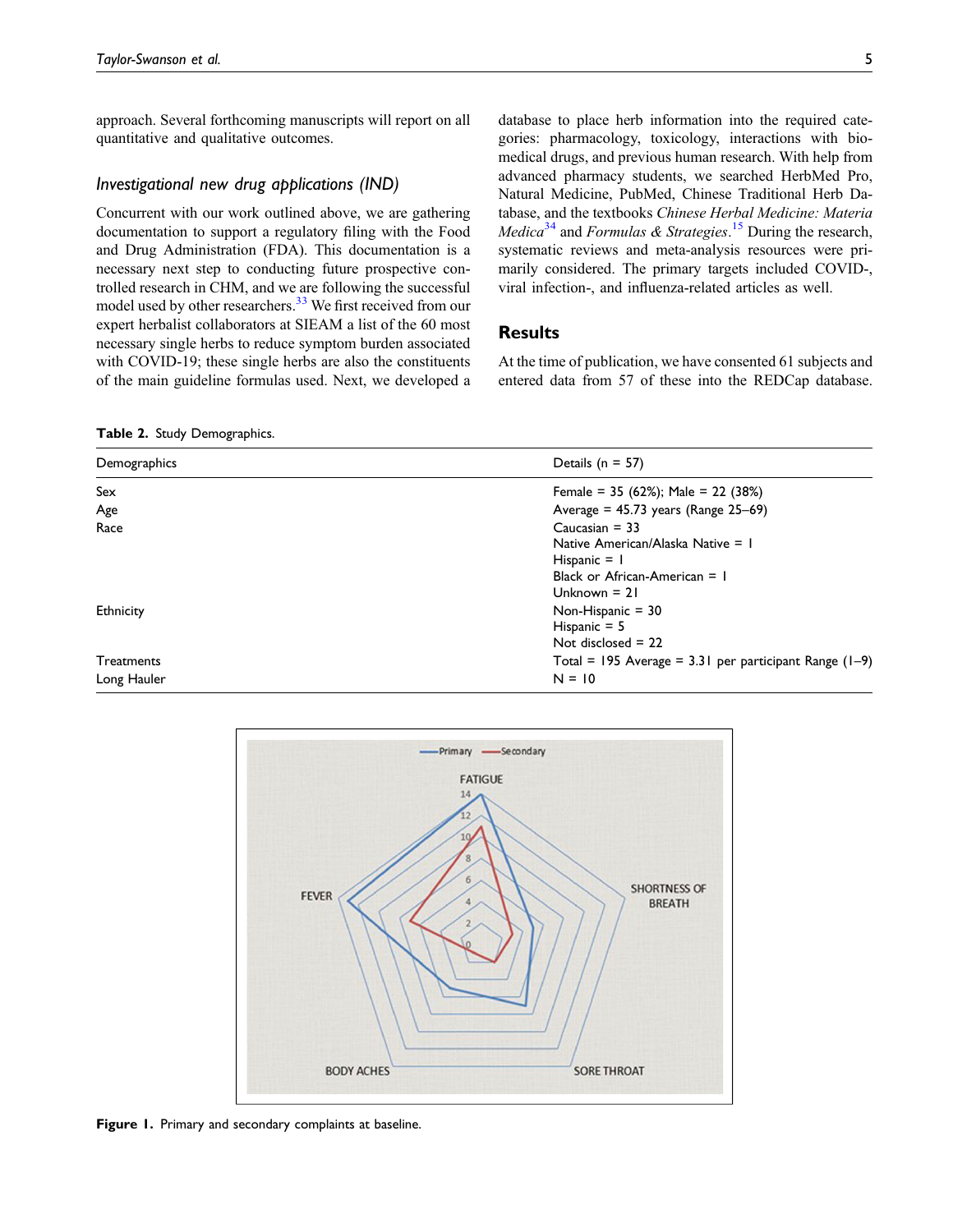While our results are preliminary, they do support the feasibility of collecting whole health and whole person outcomes across multiple systems. To date, we have a predominantly female sample of an average age of 45.73 years (range 25–69 years). This sample is also predominantly Caucasian and non-Hispanic, and an average of 3 treatments per participant was received (range 1–9). Participants reported that the reason for the initial visit was prevention  $(1.6\%)$ , treatment  $(54.5\%)$ , or sequelae (43.9%). Please refer to [Table 2](#page-4-0) for demographic data.

# Baseline primary and secondary complaints

The most frequent primary and secondary complaints at baseline were fatigue (combined primary and secondary complaints: 25 of 61 participants), fever (20 of 61 participants), body aches (5 of 61 participants), sore throat (9 of 61 participants), and shortness of breath (8 of 61 participants). Please refer to [Figure 1](#page-4-1).

# Level of recovery

At the time of publication, 49 of 57 participants showed symptom reduction sufficient to conclude the intervention. Three participants are still in progress and are receiving CHM treatment. One participant reported an incomplete recovery and was referred for in-person acupuncture once it was safely available. One participant was lost to followup; one participant dropped out of the study due to a cancer diagnosis unrelated to the study; two participants discontinued treatment.

# Whole health outcomes

Additional self-care recommendations were often offered by the practitioners. That these varied across the sample is evidence that practitioners are individualizing self-care to consider each participant, their presentation and stage of illness, and context. For example, some patients were advised to take it easy:

Suggests taking 2 weeks away from his meditation practice. Emphasizes the importance of taking a break to reset and note what effect the practice is having, particularly when reserves are depleted.

If possible, refrain from returning to work to give the body rest. Relapse of [symptoms] can happen with early exertion. The school will be writing a letter explaining [patient's] situation for her to bring to work, since she is not fit to return yet.

While others were encouraged to engage in moderate movement:

Advised walking around in a local park particularly on warm days regular and consistent exercise. 15 mins of bike riding or moving body, whatever works.

Suggestions also included getting more or better-quality sleep, dietary advice such as more regular meals and/or easy to digest foods, and use of tools such as an air purifier or neti pot.

## Whole person health data collection

We successfully collected data across biopsychosocial do-mains. Please refer to [Table 3](#page-5-0) for a list of variables.

<span id="page-5-0"></span>

| Table 3. Whole person health variables. |  |  |  |
|-----------------------------------------|--|--|--|
|-----------------------------------------|--|--|--|

| Biological                   |                                                                                                                                                                                                                                                                                                                                                                                                                                                                         |
|------------------------------|-------------------------------------------------------------------------------------------------------------------------------------------------------------------------------------------------------------------------------------------------------------------------------------------------------------------------------------------------------------------------------------------------------------------------------------------------------------------------|
| <b>Bloodwork</b><br>reported | COVID-19 test                                                                                                                                                                                                                                                                                                                                                                                                                                                           |
|                              | Tongue assessment Quality of tongue coat, tongue body, vasculature underneath the tongue                                                                                                                                                                                                                                                                                                                                                                                |
| Physical history             | Lung, heart, diabetes, digestion, headache, eye issues, eye pain, tinnitus, hearing loss, ear pressure, odd ear sensation,<br>pain, nocturia, frequent daytime urination, stool, constipation, diarrhea, acid reflux, bloating, belching, stomach pain,<br>hunger, abdominal distention, thirst, fall asleep easily, wake at night (and time), fall back asleep, enough sleep, feel<br>refreshed in the morning, energy level                                           |
|                              | If female: menstruating regularly, last menstrual period                                                                                                                                                                                                                                                                                                                                                                                                                |
|                              | COVID-19-specific If exposed, date of exposure; doing anything to stay well; self-described COVID-19 symptoms; fever, chills, shaking,<br>dizziness, paralysis, sweat, fatigue, sore throat, cough, shortness of breath, tight chest, ability to take a deep breath,<br>arrhythmia, diarrhea, abdominal pain, nausea, taste, smell, skin issues<br>Have you received a vaccine, which brand, how did you qualify, side effects from vaccine, if declined—thoughts about |
|                              | why you've chosen not to have the vaccine                                                                                                                                                                                                                                                                                                                                                                                                                               |
| Psychological                |                                                                                                                                                                                                                                                                                                                                                                                                                                                                         |
|                              | Anxiety, depression, perceived stress, overall are you feeling better, worse or about the same                                                                                                                                                                                                                                                                                                                                                                          |
| Social/Behavioral            |                                                                                                                                                                                                                                                                                                                                                                                                                                                                         |
|                              | Social support and social network number                                                                                                                                                                                                                                                                                                                                                                                                                                |
|                              | Have you contacted your PCP; gone to the hospital                                                                                                                                                                                                                                                                                                                                                                                                                       |
|                              | l wear a mask when I am away from home, I socially distance, I limit the number of individuals that I am in the same room<br>with                                                                                                                                                                                                                                                                                                                                       |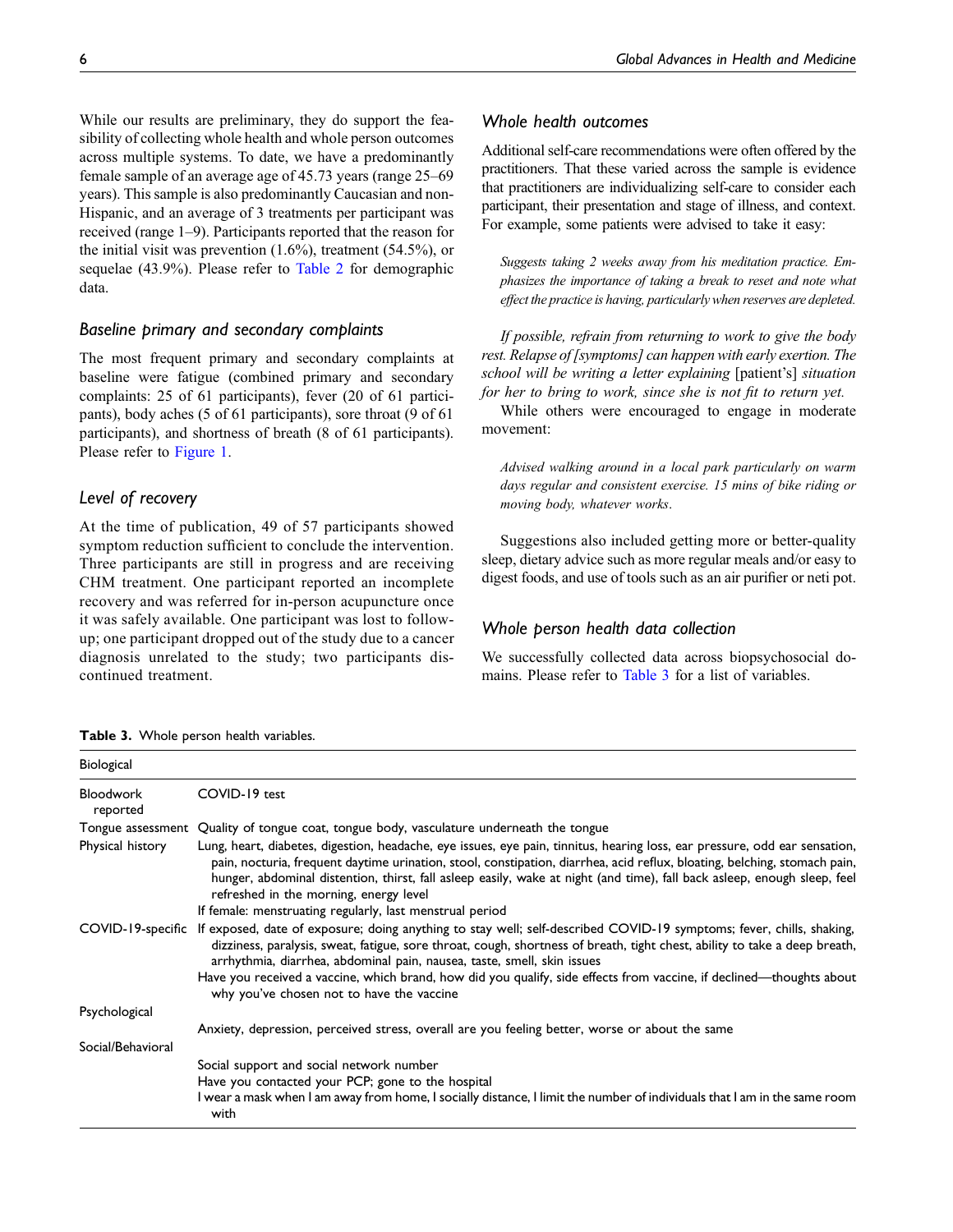#### **Feasibility**

To date, we have been able to enroll participants ( $n = 61$  at the time of publication), extract patient chart data, and populate REDCap ( $n = 57$ ). We were able to populate 167 symptom and herbal formula and ingredient fields for Clinic Visits in REDCap and collect data across biological, physical, psychological, cognitive, and social domains.

## Acceptability

Participants reported high adherence to taking the CHM as prescribed; we had 2 of 61 participants withdraw from the study. Positive feedback was provided to clinicians and the study coordinator. Students and faculty reported positive learning opportunities and experiences.

## Safety

Serious adverse events (AEs) and minor AEs were tracked and documented. To date, no SAEs or AEs occurred. One person reported side effects of sweating (which is often a desired effect in the case of treating infectious diseases) and one person reported impaired sleep after one telehealth consult.

## CHM Formulas dispensed

The guideline herbal formulas prescribed two or more times thus far are, listed in order of frequency: Xiao chai hu tang (Minor Bupleurum Decoction), Zhi sou san (Stop Coughing Powder), Gui zhi tang (Cinnamon Twig Decoction), Xiang fu xuan fu hua tang (Cyperus and Inula Decoction), Huo xiang zheng qi san (Patchouli/Agastache Powder to Rectify the Qi), Liu jun zi tang (Six Gentlemen Decoction), Wen dan tang (Warm Gallbladder Decoction), Sheng mai san (Generate the Pulse Powder), Ban xia hou pou tang (Pinellia and Magnolia Bark Decoction), Huo po xia ling tang (Patchouli/Agastache, Manglolia Bark, Pinellia, and Poria Decoction), San ren tang (Three Nut Decoction), Hao qin qing dan tang (Sweet Wormwood and Scutellaria Decoction to Clear the Gallbladder), Er chen tang (Two Aged Decoction), Ban xia xie xin tang (Pinellia Decoction to Drain the Epigastrium), Bei mu gua lou san (Fritillaria and Trichosanthes Powder), Ma zi ren wan (Hemp Seed Pill), and Li zhong wan (Regulate the Middle Pill).

The form in which the herbs were dispensed was based on patient preference as well as clinician recommendations. Thus far in this study, the majority of CHM formulas were filled in granular form (roughly 75% of formulas), and loose herbs (roughly 25%), followed by pills (less than 1%).

## IND Sub-study

As of this time we have completed collecting the necessary data fields for an FDA application for 60 individual herbs. We are currently organizing the application for submission to the FDA.

## **Discussion**

To date, most of our sample of predominantly female, midlife, Caucasian participants have shown clinical improvement in their symptoms sufficient to conclude treatment (49 of 57 participants). The most frequent baseline complaints were fever and fatigue. Whole Person health data were collected across biopsychosocial domains, while elements Whole Health treatment including individualized self-care and lifestyle advice were explored. The study has been feasible to conduct, as we delivered an intervention that utilized multiple ways in which herbs are dispensed: loose herbs, granules, and pills. The study maintained a truly pragmatic design and it has been feasible to retain a high percentage of participants. Participants were adherent to their CHM regimen and we observed a high level of compliance. Safety data were collected and no serious or minor AEs were reported; two participants reported side effects of the CHM. A variety of CHM formulas were dispensed, each customized based on the patient's symptom presentation as the CHM intervention was individualized. We have collected data on 60 individual herbs and will soon submit this information to the FDA requesting oversight for prospective work.

Most research in the medical and psychological fields to date has followed a "disease-focused" approach to health. Although there is growing research on the components and outcomes of well-being, very few studies have focused on traditional approaches and associated whole health practices that can be used as interventions to encourage optimal health.<sup>35</sup> In China, where CHM research and practice is routinely integrated with biomedical care, studies published to date addressing the current pandemic have also largely focused on addressing COVID-19 disease<sup>[36](#page-9-1),[37](#page-9-2)</sup> and the biological mechanisms underlying its most dangerous presentations.  $38,39$  $38,39$ Feasibility of such research in the United States is necessarily constrained by multiple safety, regulatory, logistical, and cultural considerations appropriate to CHM's low level of integration with mainstream health care and paucity of Western clinical research. However, US practitioners do report use of CHM for prevention and to address acute and post-acute symptom burden in patients with suspected COVID-19. $27$ This gap between research and extant practice constitutes both an opportunity and an imperative for prospective observational research that can ground emerging information, from basic and clinical research conducted in other countries, in the context of patients' lived experience. Insights gleaned from such practice-based research can benefit clinicians qualitatively while informing choice of intervention and quantitative outcome measures for future efficacy research.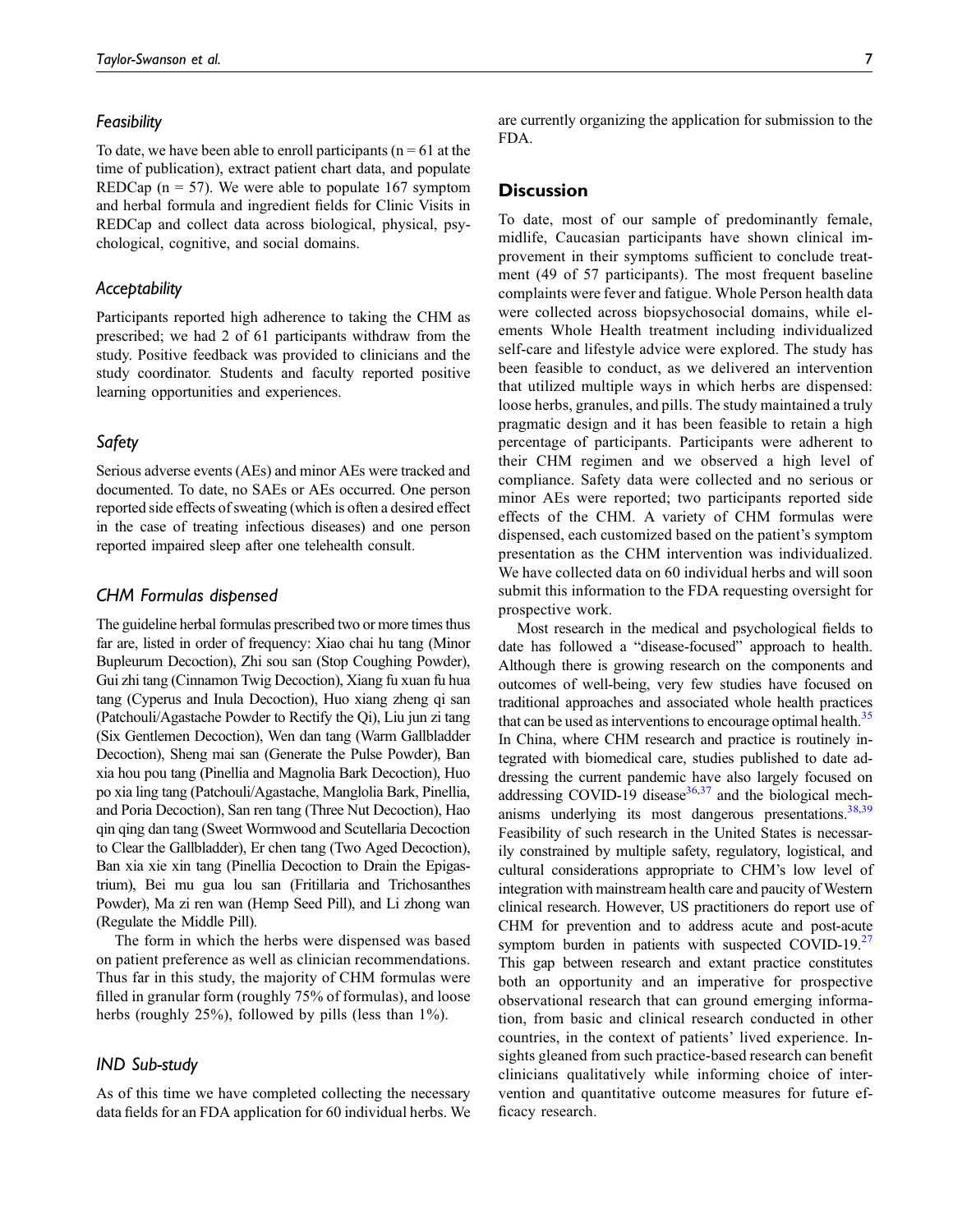One of the limitations of efficacy research on EAM has been the lack of well-defined biopsychosocial mechanisms. Using a Whole Health Model can address this deficit by encouraging the measurement of changes in well-being and linking those with psychosocial factors in a manner supported by Engel's biopsychosocial model<sup>[40](#page-9-5)</sup> in which health science needs to: 1) account for both biochemical factors and expression of illness, 2) relate biomedical factors to both behavioral and psychosocial data as these are how most patients report clinical phenomena, 3) look at how psychosocial factors alter susceptibility and the course of an illness, 4) take into account psychosocial factors that determine when a patient defines themselves as a patient, and 5) address both biomedical healing as well as return to well-being. The Veterans Administration Whole Health<sup>[29](#page-8-25)</sup> model underscores that the development of salutogenesis to be a partnership between the patient, their selfcare, the community, and care team. The NCCIH current strategic plan<sup>41</sup> also seeks to support research on the whole person and particularly achieving a better understanding of health promotion programs as they are studied in real-world settings, such as our SEARCH project.

A challenge of conducting Whole Person health-informed studies is collecting information at different levels and conducting analyses as biopsychosocial models are still being developed. Fortunately, EAM uses a Whole Person health model by the NCCIH definition, while also providing its own clinically supported mechanisms that we can test with rigorous science. That is, our SEARCH whole person-informed data can help build complex models using extant EAM theory on how the levels interact, theory that can guide analyses informed by EAM. In short, EAM is Whole Person Focused and complex, supporting the use of Complexity Science tools in analysis.<sup>[42](#page-9-7)[,43](#page-9-8)</sup>

One strength of our design is how efficiently the data collection aspect fit into extant patient care processes at the school clinic. We did not interrupt the regular, individualized procedures of faculty practitioners at SIEAM, and this allows us to collect data that is inherently generalizable because it is naturalistic. While our resulting data set is complex, this study design has less risk of study artifact biases. We implemented a study process that provided the opportunity for the whole school—faculty, administration, and students—could participate. This allowed for new learning experiences as faculty and students had the opportunity to learn about the research process. Students gained direct experience of real-world, novel research on CHM, filling formulas, creative problem-solving, and data entry. We have learned lessons along the way. For example, students initially followed up with participants at 24 and 48 hours. We quickly realized that faculty had to do this instead because of the seriousness of COVID-19 disease. The 48-hour follow-up was most important; we employed a quicker re-evaluation than may have been done typically. Again, this was due to the seriousness and the quickly changing clinical presentation of COVID-19.

This study has several limitations. First, naturalistic design can allow for multiple types of bias. Selection bias is a threat to validity as subjects self-select to join this study. Our uncontrolled investigation is also vulnerable to bias, including competing explanations for effects such as attention placebo. Second, our lack of ability to recruit led to slow enrollment and a small (but growing) sample. Third, the majority of participants in our study took CHM in either granule or loose forms. Prior research has demonstrated lower compliance with granules and loose herb forms and indicated that participants preferred pills or tinctures.<sup>[44](#page-9-9)</sup> Future work is needed to evaluate further feasibility and acceptability of granule and loose herbs among larger samples of participants. Fourth, this study was designed to be a feasibility pilot study as a precursor to a randomized controlled trial. As such, conclusions about the effectiveness of CHM for treating COVID related symptoms are limited. We are currently in the process of obtaining IND approval for  $n = 60$  herbs for a randomized controlled trial. Fifth, COVID tests were not available in the early part of the pandemic, particularly in the city in which this study was conducted, thus we could not require a positive COVID test as there were not tests to be had. Sixth, pulse assessment was not conducted during this telehealth study as clinicians could not come into direct contact with patients due to safety regarding the pandemic. The pulse is an important diagnostic tool used to determine the differential diagnosis and resulting CHM formula. However, our study reflects real-world circumstances that typify pandemic conditions where reliance of the other approaches to diagnosis become central to how treatments are undertaken.

Looking ahead, research employing Whole Health and Whole Person-informed studies are needed. Whole Health designs would include the provision of personalized and proactive healthcare that empowers participants to engage in self-care to improve their physical, mental, and emotional health. Participants would be given individualized lifestyle, dietary, and self-care advice. Whole Person-informed<sup>[30](#page-8-26)</sup> research design would collect biopsychosocial data across multiple body systems and would consider the intervention as multicomponent (biological, behavioral, social, and environmental levels of an intervention). For example, large datasets including biopsychosocial variables and increased computing power enables nonlinear analyses of complex change over time. This would allow the conduct of analyses to determine which symptoms cluster together in an attractor—when there is "stuckness,"<sup>[45](#page-9-10)</sup> as well as to determine when symptoms change and improve together. In order to build on the present pragmatic and observational study, future work is needed to rigorously test CHM efficacy in a randomized controlled trial.

#### Declaration of conflicting interests

The author(s) declared no potential conflicts of interest with respect to the research, authorship, and/or publication of this article.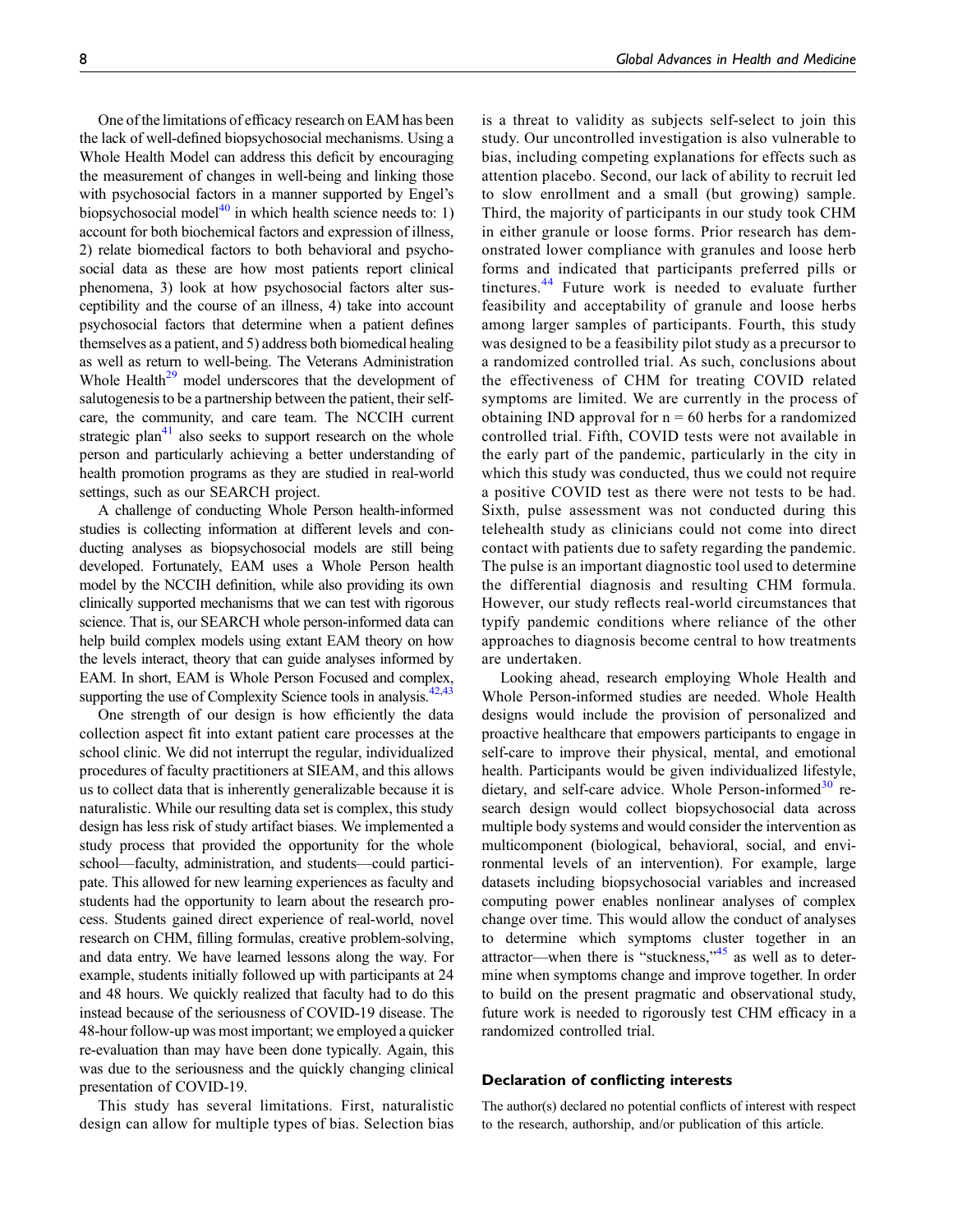## Funding

The author(s) received no financial support for the research, authorship, and/or publication of this article.

#### ORCID iDs

Lisa Taylor-Swanson **b** <https://orcid.org/0000-0002-9116-6369> Belinda Anderson **b** <https://orcid.org/0000-0002-9978-9034>

#### **References**

- <span id="page-8-0"></span>1. Clarke TC, Black LI, Stussman BJ, Barnes PM, Nahin RL. Trends in the use of complementary health approaches among adults: United States, 2002-2012. Natl. Health Stat. Rep 2015;(79):1-16.
- <span id="page-8-1"></span>2. Cheng KJ. Neurobiological mechanisms of acupuncture for some common illnesses: A clinician's perspective. J. Acupunct. Meridian Stud. 2014;7(3):105-114.
- 3. Zhou W, Longhurst JC. Neuroendocrine mechanisms of acupuncture in the treatment of hypertension. Evid base Compl Alternative Med : eCAM. 2012;2012:878673.
- 4. Langevin HM. Connective tissue: A body-wide signaling network? Med Hypotheses. 2006;66(6):1074-1077.
- 5. Ulett GA, Han SP. The Biology of Acupuncture. St. Louis: Warren H. Green Press; 2002.
- <span id="page-8-2"></span>6. Stener-Victorin E, Wu X. Effects and mechanisms of acupuncture in the reproductive system. Auton Neurosci. 2010;157:46-51.
- <span id="page-8-3"></span>7. Boon H, Macpherson H, Fleishman S, et al. Evaluating complex healthcare systems: A critique of four approaches. Evid base Compl Alternative Med. 2007;4(3):279-285.
- <span id="page-8-4"></span>8. Craig P, Dieppe P, Macintyre S, Michie S, Nazareth I, Petticrew M. Developing and evaluating complex interventions: The new Medical Research Council guidance. BMJ. 2008;337:a1655.
- <span id="page-8-5"></span>9. Paterson C, Britten N. Acupuncture as a complex intervention: A holistic model. J Alternative Compl Med. 2004;10(5):791-801.
- <span id="page-8-6"></span>10. Ritenbaugh C, Verhoef M, Fleishman S, Boon H, Leis A. Whole systems research: A discipline for studying complementary and alternative medicine. Alternative Therapies in Health and Medicine. 2003;9(4):32-36.
- <span id="page-8-7"></span>11. Kaptchuk TJ. Acupuncture: Theory, efficacy, and practice. Ann Intern Med. 2002;136(5):374-383.
- <span id="page-8-8"></span>12. Bensky D, Clavey S, Stoger E, Gamble A. Chinese Herbam Medicine: Materia Medica. 3rd ed. Eastland Press; 2004.
- <span id="page-8-9"></span>13. Maciocia G. The Foundations of Chinese Medicine. Singapore: Churchill Linvingstone; 1989.
- <span id="page-8-10"></span>14. Chen J, Chen T. Chinese Medical Herbology and Pharmacology. City of Industry, CA: Art of Medicine Press; 2012.
- <span id="page-8-11"></span>15. Bensky D, Barolet R. Chinese Herbal Medicine: Formulas & Strategies. Seattle, WA, USA: Eastland Press; 1990.
- <span id="page-8-12"></span>16. Xiong Z, Yang J, Huang Y, et al. Serum metabonomics study of anti-depressive effect of Xiao-Chai-Hu-Tang on rat model of chronic unpredictable mild stress. J Chromatogr B. 2016; 1029-1030:28-35.
- <span id="page-8-13"></span>17. Zheng N, Dai J, Cao H, et al. Current understanding on antihepatocarcinoma effects of xiao chai hu tang and its constituents. Evid base Compl Alternative Med : eCAM. 2013; 2013:529458.
- <span id="page-8-14"></span>18. Jin J, Chen B, Zhan X, Zhou Z, Liu H, Dong Y. Network pharmacology and molecular docking study on the mechanism of colorectal cancer treatment using Xiao-Chai-Hu-Tang. PLoS One. 2021;16(6):e0252508.
- <span id="page-8-15"></span>19. Sun R, Basu S, Zeng M, et al. Xiao-Chai-Hu-Tang (XCHT) intervening irinotecan's disposition: The potential of XCHT in alleviating irinotecan-induced diarrhea. Curr Cancer Drug Targets. 2019;19(7):551-560.
- <span id="page-8-16"></span>20. Wang Y, Li L, Cheng YM, Zhu SL. Xiao chai hu tang for liver diseases: A literature review. World J. Tradit. Chin. Med. 2017; 3(3):46.
- <span id="page-8-17"></span>21. Kwon S, Lee W, Jin C, et al. Could herbal medicine (Soshihotang) be a new treatment option for COVID-19? A narrative review. Integr. Med. Res. 2020;9(3):100480-100487.
- <span id="page-8-18"></span>22. Tang L-P, Liu Y-L, Ding K-N, et al. Chai Hu oral liquid enhances the immune functions of both spleen and bursa of Fabricius in heat-stressed broilers through strengthening TLR4-TBK1 signaling pathway. Poultry Sci. 2021;100(9): 101302.
- <span id="page-8-19"></span>23. Kong Z, Liang N, Yang GL, et al. Xiao Chai Hu Tang, a herbal medicine, for chronic hepatitis B. Cochrane Database Syst Rev. 2019;2019(11).
- <span id="page-8-20"></span>24. Luo H, Tang Q-L, Shang Y-X, et al. Can Chinese medicine be used for prevention of corona virus disease 2019 (COVID-19)? A review of historical classics, research evidence and current prevention programs. Chin J Integr Med. 2020;26(4): 243-250.
- <span id="page-8-21"></span>25. McMillen CW. Epidemic Diseases and Their Effects on History. Oxford: Oxford University Press; 2013.
- <span id="page-8-22"></span>26. Scheid V. Transmitting Chinese medicine. Asian Med. 2013; 8(2):299-360.
- <span id="page-8-23"></span>27. Citkovitz C, Schnyer RN. Chinese herbal medicines during the Covid-19 pandemic: A role for observational studies. J Alternative Compl Med. 2020;26(7):544-546.
- <span id="page-8-24"></span>28. U.S. Food & Drug Administration. *IND Forms and Instructions*; 2021. [https://www.fda.gov/drugs/investigational-new-drug](https://www.fda.gov/drugs/investigational-new-drug-ind-application/ind-forms-and-instructions)[ind-application/ind-forms-and-instructions](https://www.fda.gov/drugs/investigational-new-drug-ind-application/ind-forms-and-instructions). Accessed August 14, 2021.
- <span id="page-8-25"></span>29. Affairs USDoV. Whole Health: What is WHOLE Health? 2021. <http://www.va.gov/wholehealth> Accessed August 10, 2021.
- <span id="page-8-26"></span>30. NCCIH. Whole Person Health. What You Need to Know; 2021. [https://www.nccih.nih.gov/health/whole-person-health-what](https://www.nccih.nih.gov/health/whole-person-health-what-you-need-to-know)[you-need-to-know.](https://www.nccih.nih.gov/health/whole-person-health-what-you-need-to-know)
- <span id="page-8-27"></span>31. World Medical Organization. Declaration of Helsinki. BMJ. 1996;313(7070):1448-1449.
- <span id="page-8-28"></span>32. TRC Natural Medicines: Natural Medicines Database. 2021; <https://https://naturalmedicines.therapeuticresearch.com/>.
- <span id="page-8-29"></span>33. Ritenbaugh C, Hammerschlag R, Dworkin SF, Aickin MG, Mist SD, Elder CR, et al. Comparative effectiveness of traditional Chinese medicine and psychosocial care in the treatment of temporomandibular disorders-associated chronic facial pain. J Pain. 2012;13(11):1075-1089.
- <span id="page-8-30"></span>34. Bensky D, Gamble A. Chinese Herbal Medicine: Materia Medica. Vol Revised Edition. Seattle, WA, USA: Eastland Press; 1993.